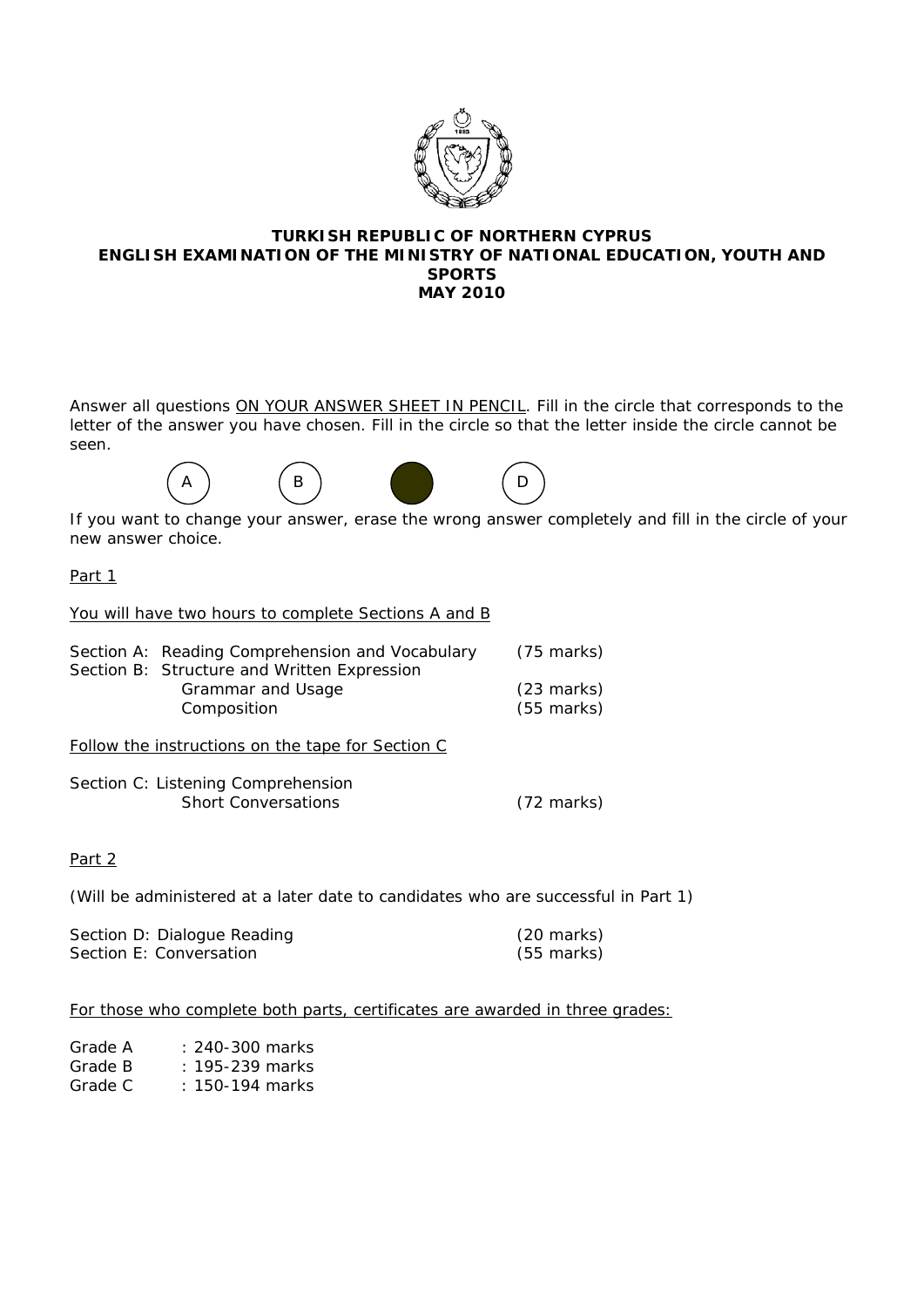1. Which bank has the most branches in the city? a. 1

#### Part 1 Section A READING COMPREHENSION AND VOCABULARY (25 X 3 = 75 marks)

Questions 1-6 refer to the following advertising information about five different banks.

## **CITY COMMUNITY BANK**

The City Community Bank is one of the strongest forces in banking in this city. It has over 200 branches, of which 140 are in the city, its suburbs and neighboring towns. We pride ourselves on our innovative services for clients who appreciate special treatment.

• friendly relaxed atmosphere

 $\Lambda$ 

5

- · women's business initiative schemes (for women who want to start their own businesses)
- free legal and business advice for new businesses
- pocket money advice center (for entertaining and educational help with your children's money matters)

 $\overline{2}$ 

3

#### **BUSINESS BUREAU BANK**

We are a relative newcomer to the city's banking scene, but in our ten years of operation we have built up a loyal base of satisfied clients and, at the same time, have changed the face of business in the city. With 45 branches in this city alone, there is a branch near you.

√ business start-up loans

- $\checkmark$  free advice for small husinesses
- $\checkmark$  special tax advice service
- $\checkmark$  after-hours banking

(all you need is a computer)

# $\begin{array}{c} \texttt{SIMPSON} \ \& \\ \texttt{CHESTERFIELD'S BANK} \end{array}$

Here at Simpson & Chesterfield's we recognize the value of youth and seek actively to play a part in creating wealth and realizing the dreams of the young and the not-so-young, whether this requires expertise in students' needs or family finances.

- · special students' accounts
- student advice service
- · careers information service
- · 34 branches each near a
- college or university
- · open all day Saturday

# FRANKLIN'S FINANCE BANK

Join forces with the biggest and best in town! Franklin's Finance Bank, founded in 1888, is THE name in professional banking services. We continue to hold our position as the largest. most popular bank in town through our dynamic

ability to adapt and provide what our clients want. • 180 branches in town

- · special children's savings scheme
- family finance advice service
- · all types of insurance cover explained and arranged
- · business start-up service
- extended opening hours

(Mon - Wed - Fri: 4 pm - 9 pm)

# **GOLD STANDARD GLOBAL BANK**

Not only do we have the most international connections, but we are always willing to use our financial expertise for the benefit of the ordinary customer as well as for our<br>multinational clients. Come to us and see your finances grow confidently and securely.

- $\checkmark$  stock market investment service
- $\checkmark$  insurance problems our speciality
- special savings schemes for those who
- want to make the most out of their money  $\checkmark$  all international banking services
- √ no need to leave your house or office (all you need is a phone or a computer for
- any of our banking services)
- √ first class city center address and two suburban branches

 $\overline{2}$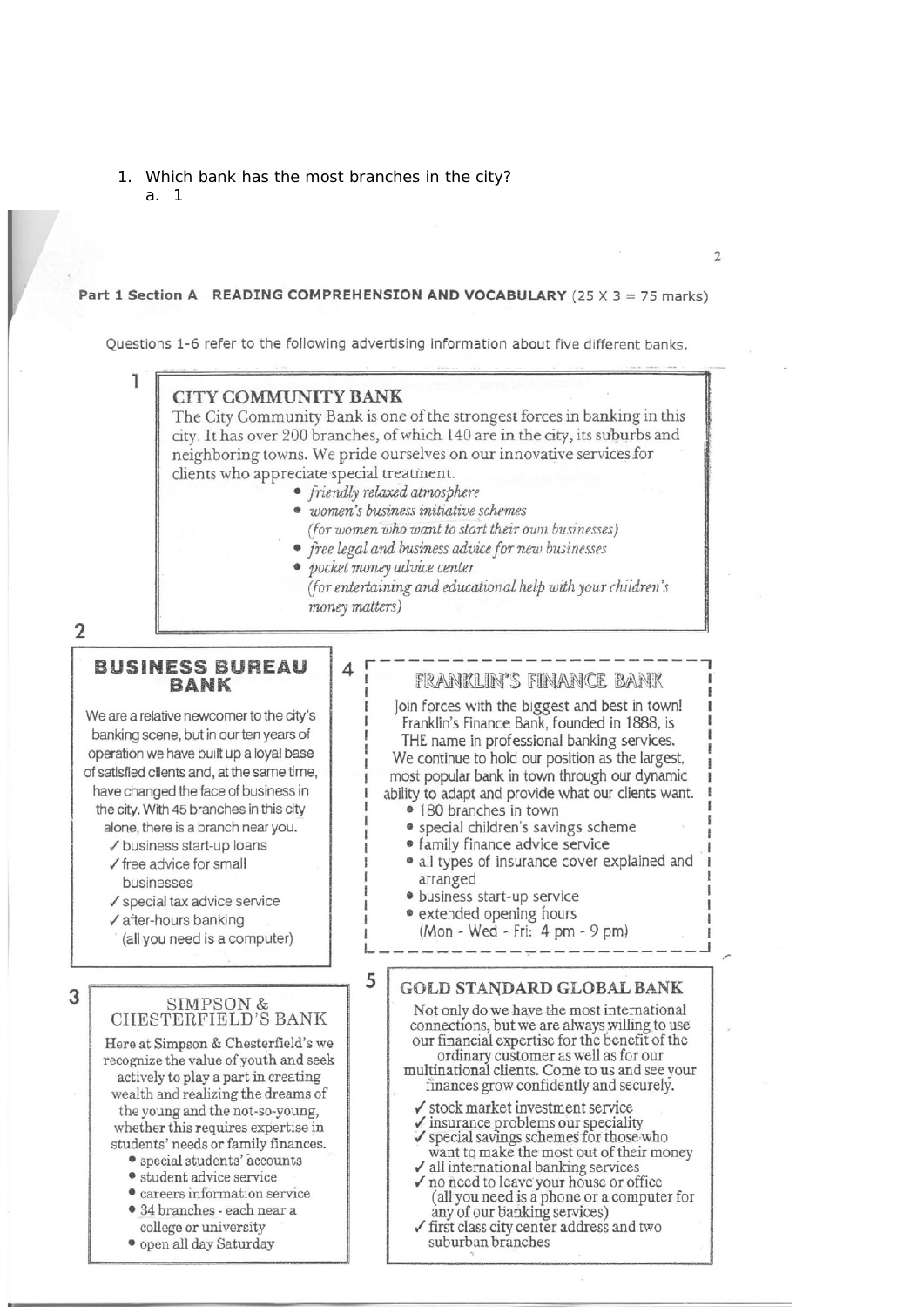- b. 2
- c. 4 d. 5
- 

2. Which banks don't advertise special services for new businesses?

- a. 3 and 5
- b. 3 and 4
- c. 2 and 3
- d. 1 and 5

#### 3. With which banks can you do business from your computer terminal?

- a. 1 and 2
- $h$  1 and 5
- c. 2 and 5
- d. 4 and 5

#### 4. Which banks can help with insurance?

- a. 1 and 3
- b. 1 and 4
- c. 2 and 5
- d  $4$  and  $5$

#### 5. Where might a graduate go for help in finding a job?

- a. 3
- b. 4
- c. 5
- d. 1

#### 6. Which bank is also open some evenings?

- a. 1
- b. 3
- c. 4
- d. 5

Questions 7-12 refer to the following extract from a writer's journal.

Six months ago I made a rash promise. The leader of the youth club in our village had rung me in March saying, "We're thinking of running a children's playscheme for a day in October halfterm. Would you be prepared to help?" My response was "Sure, why not?" In truth I was a little flattered to be asked, even though working as a care assistant with old people hardly qualified me for the role. Still, I duly put the date in my diary and of course I forgot all about it. I don't know if you've noticed this but time has a habit of speeding along faster than a police car chasing a robber and, before I knew it, the dreaded day was dawning.

I arrived at the youth centre that morning feeling full of trepidation. There was a gang of 12 helpers including me, split into pairs, and each pair had been allocated a particular age group. Mine was the 10 to 11 year olds. Even with the planning meeting I had attended the week before, I worried about whether I was up to the task. Why hadn't I read through the copious lesson plans we were given beforehand? And wasn't the average 10-year-old more interested in the latest electronic game than making things with paper and glue?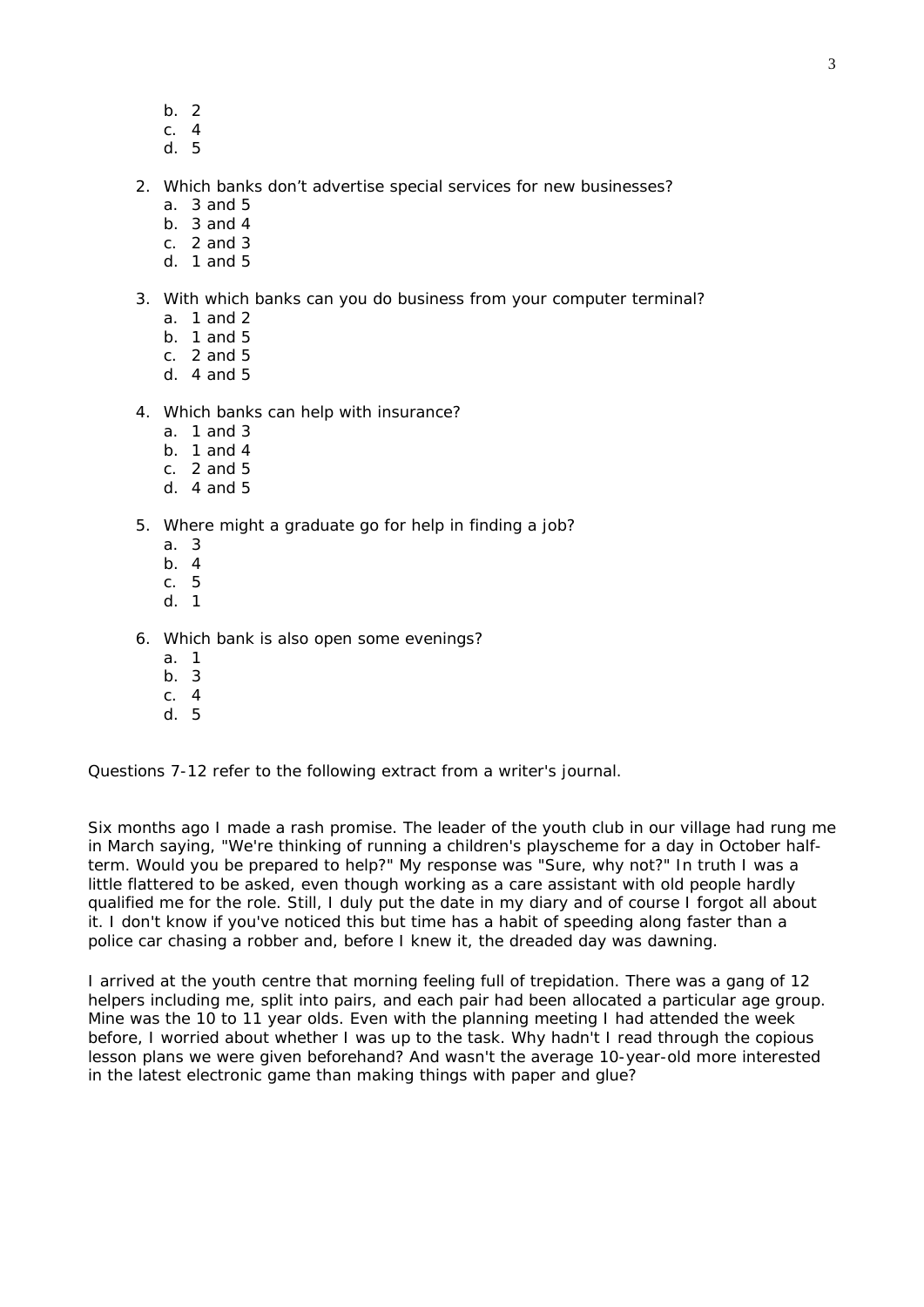All too quickly the children began arriving. The look of relief on parents' faces as they handed their offspring over to us was almost comical. A handful of the children were already members of the club but the other forty five or so were from the local primary schools. One or two looked tearful but the rest were in high spirits. Again I asked myself why I had elected to spend a day with all these 'little monsters' especially when I have two all of my own to contend with!

I needn't have worried of course as it turned out to be a marvellous day. We watched entertaining dvd clips, learned 'action' songs, made clay pyramids, kneaded bread, decorated biscuits, played memory games and spent some time in quiet reflection. I say 'we' because I rediscovered my inner child and joined in all the activities with glee. The particular highlight for me was a rousing rendition of "He's got the whole world in his hands" in the closing part of the day. The children already knew the words and actions off by heart and sang so loudly it was almost enough to bring the roof down. It's difficult to explain those moments; only that the body tingles with the pleasure of having witnessed something so magical.

Of course there were also moments of great poignancy. I found it difficult to stop thinking of one little girl, who mentioned oh-so-casually that her mum was in hospital and would be there for a long time. It's easy for us adults to idealise childhood and forget that some children have their own burden of anxieties and concerns. When I got home utterly exhausted, still with modelling clay under my fingernails, I reflected on what a privilege it had been.

There was one disappointment for the children and that was that the playscheme was only running for a day, and not the whole week. As I said farewell to my group, one of the children turned and said, "Can we do it again in the next holiday, Miss?" My response was, "Sure, why not?"

- 7. When the offer of the job was made the writer.....................
- a. felt she had made a mistake to agree.
- b. thought she had appropriate experience for the job.
- c. believed she shouldn't have been asked.
- d. gave the impression she wasn't sure about accepting the job.
- 8. When the day arrived the writer was surprised...........................
- a. that the day had come round so quickly.
- b. because she'd forgotten to write down the date.
- c. because she witnessed a car chase on the way.
- d. that she woke up at dawn.
- 9. When the writer arrived to start her job she.................................
- a. put the children into pairs.
- b. realised she should have done more preparation.
- c. felt confident she could deal with 10 and 11 year olds.
- d. saw the children had brought their own electronic games to play with.
- 10. According to the writer, the parents were....................................
- a. happy to stay with their children all day.
- b. worried about children from the other schools.
- c. nervous that their children might not behave themselves.
- d. glad to leave their children.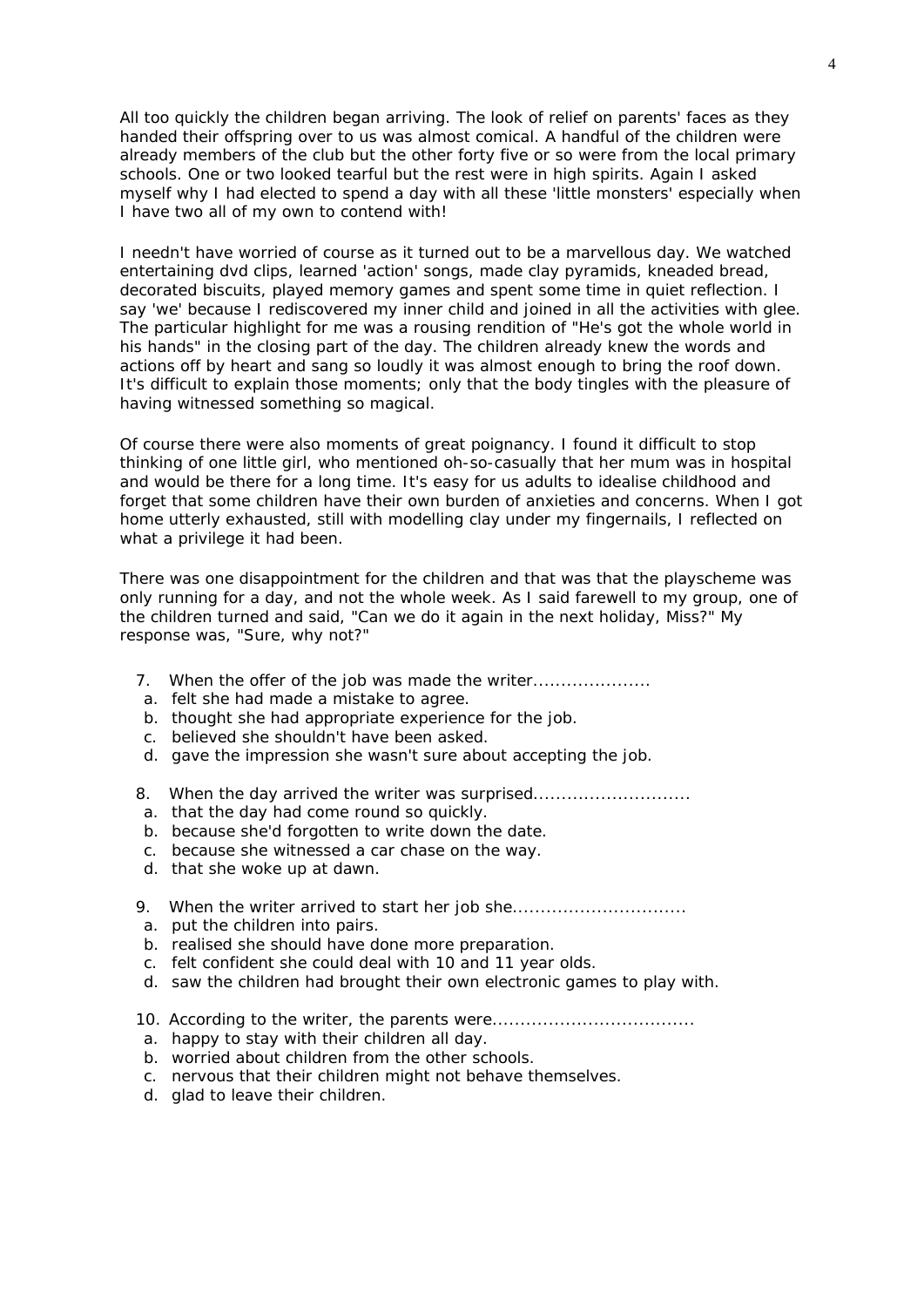11. The writer needn't have worried because ...................................

- a. the children were quiet during the day.
- b. the children weren't doing messy activities.
- c. she had fun herself.
- d. the time passed quickly.

12.According to the writer, adults ................................................

- a. think that being a child is a privilege.
- b. sometimes forget that children have worries too.
- c. are usually exhausted by bringing up their children.
- d. don't have a stressful life.

Questions 13-18 refer to the following text.

#### **KEEPING FIT**

In order to feel fit, you need strength, stamina and suppleness. All three are provided by exercise and you need all three to exercise well. If you think that this is a vicious circle which excludes you from the athletic elite, think again! Exercise is something that should be started gently and gradually built up at a pace which you find comfortable.

Any exercise develops muscles and thus builds up strength. You do not need to be a bodybuilder to have strong healthy muscles. Indeed, young people do not have many of the right hormones to do 'body-building'. One particularly good form of exercise for muscles is swimming, because swimmers use a very large proportion of their muscles.

Simple strength is not enough by itself. A fit person must have excellent stamina. Stamina is the quality that enables you to exercise for a long time without becoming too tired or out of breath. The beauty of exercise is that the more regular exercise you get, the more stamina you develop. Thus you are able to do tougher exercise more easily. A ten-kilometre run might sound impossible to you. But after exercising for a few months, it might seem incredibly easy.

The third ingredient of fitness is suppleness. The more easily you can bend, stretch or twist your body, the more supple you are. Suppleness can also help you to avoid pains or injury. Any stretching or bending exercise, done properly of course, will keep you supple.

Keeping fit is not only good for the body, but also for the mind. The first great benefit comes from the increased supply of oxygen to the brain and other parts of the body. This can make you feel less tired and happier too! Furthermore, after someone has got used to an exercise routine, they develop confidence in what they are doing. This feeling of well-being and personal worth can easily improve their everyday lives and abilities, not just their sport.

Still on the subject of feeling good, scientists know that exercise can release chemicals known as endomorphins into your blood. These have two effects: they act as painkillers and they can affect the brain to make you feel good. As well as being more mentally active, the sports person can feel content instead of tense.

So now that you know about some of the benefits, what's holding you back? One of the great things about sport is that there are so many different sports to choose from. They can be team games like volleyball or individual activities like swimming. They can be expensive (like skiing) or cheap (like jogging). Even that everyday activity, walking, is a great aerobic exercise. 'Aerobic' means that the exercise makes you breathe in and use a lot of air. This does wonders for your heart, lungs blood circulation, stamina and general feeling of well-being.

Finally, good exercise gives you two more of life's essentials: a healthy appetite and the ability to get a good night's sleep.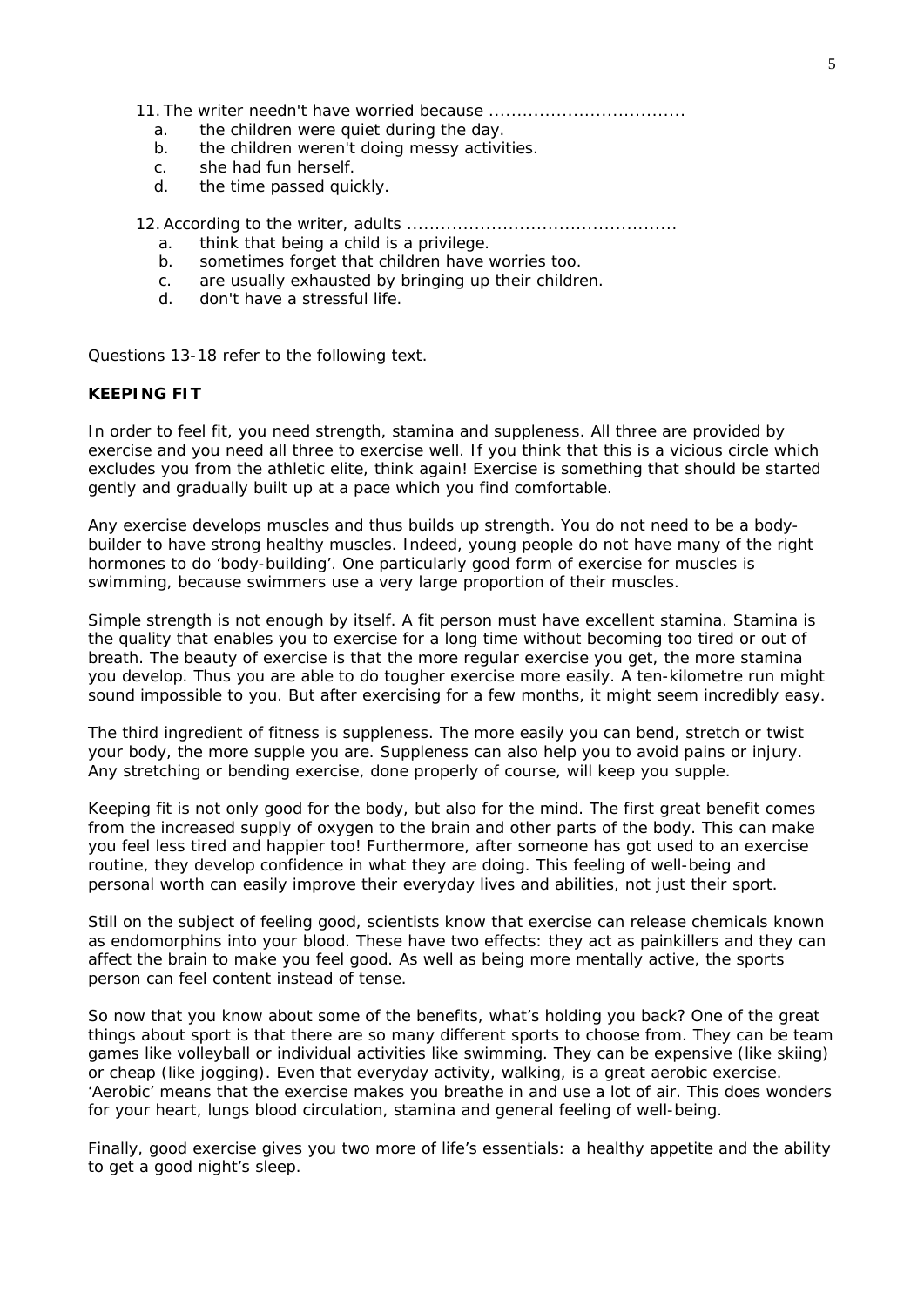- 13.Stamina is most necessary for people who want to......................................
	- a. build muscles.
	- b. be strong.
	- c. do a lot of exercise.
	- d. bend and stretch when exercising.
- 14. It seems that if you don't have good stamina.................................
	- a. you should do more regular exercise.
	- b. you need much tougher exercise.
	- c. you need to do lots of strength-building exercises.
	- d. you should be able to run quite easily.
- 15. The people least likely to hurt themselves when exercising.................
	- a. are very strong.
	- b. are supple.
	- c. have stamina.
	- d. are body builders.
- 16.A fit person is most likely to be.......................................
	- a. very strong.
	- b. an excellent swimmer.
	- c. quite happy and confident.
	- d. quite tired at the end of each day.
- 17.Regular exercise appears to................................
	- a. make you more intelligent.
	- b. stop you feeling pain.
	- c. make you a body-builder.
	- d. help you relax.
- 18.Which reward of exercise and sport does the author not emphasise?
	- a. improved sporting technique
	- b. improved circulation
	- c. improved stamina
	- d. improved sleep

Questions 19-25 refer to the following extract from a novel.

I shifted uncomfortably inside my best suit and eased a finger inside the tight white collar. It was hot in the little bus and I had taken a seat on the wrong side where the summer sun beat on the windows. It was a strange outfit for the weather, but a few miles ahead my future employer might be waiting for me and I had to make a good impression.

There was a lot depending on this interview. Many friends who had qualified with me were unemployed or working in shops or as labourers in the shipyards. So many that I had almost given up hope of any future for myself as a veterinary surgeon. There were usually two or three jobs advertised in the *Veterinary Record* each week and an average of eighty applicants for each one. It hadn't seemed possible when the letter came from Darrowby in Yorkshire. Mr S. Farnon would like to see me on the Friday afternoon; I was to come to tea and, if we were suited to each other, I could stay on as his assistant. Most young people emerging from the colleges after five years of hard work were faced by a world unimpressed by their enthusiasm and bursting knowledge. So I had grabbed the lifeline unbelievingly.

The driver crashed his gears again as we went into another steep bend. We had been climbing steadily now for the last fifteen miles or so, moving closer to the distant blue of the Pennine Hills. I had never been in Yorkshire before, but the name had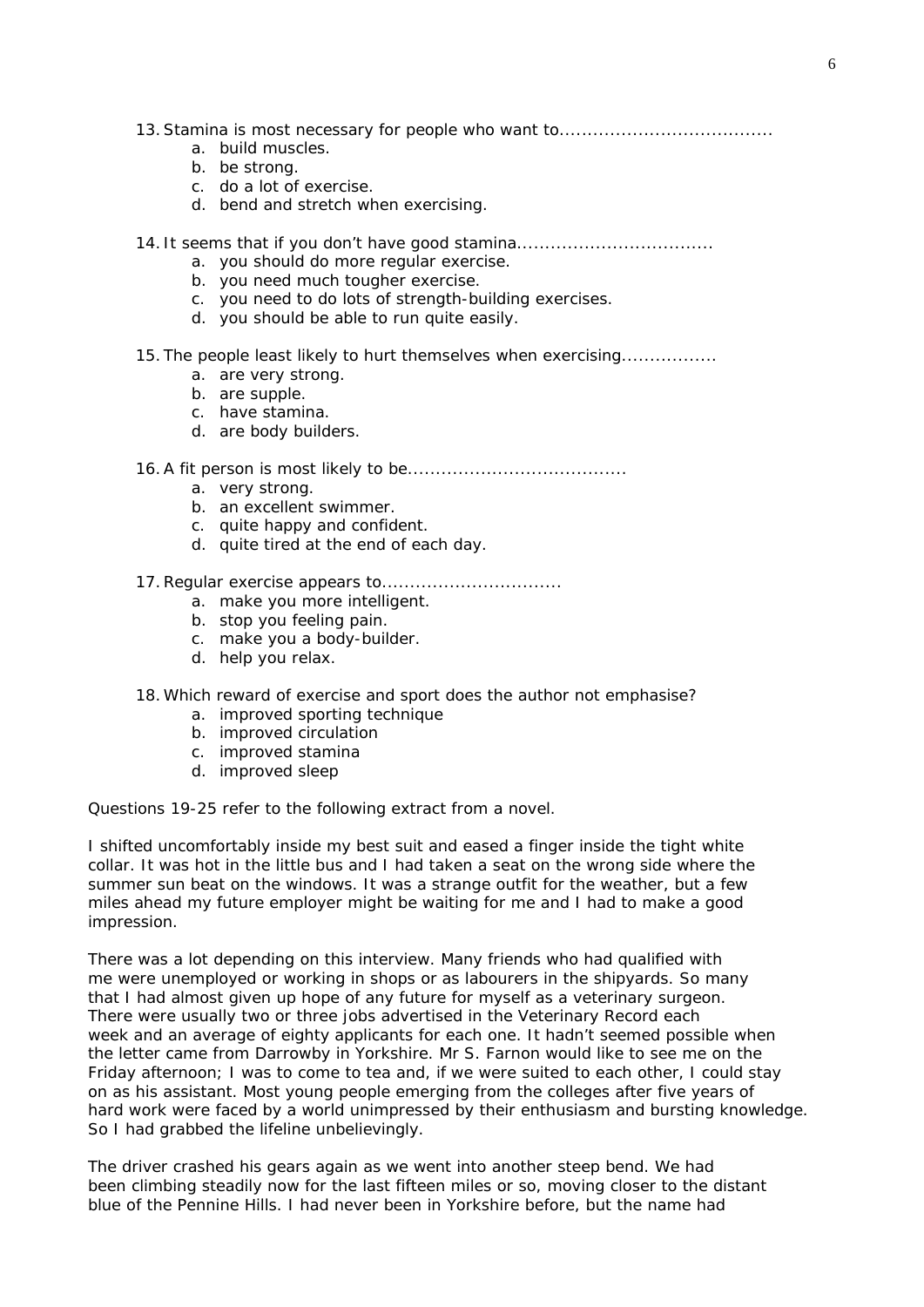always raised a picture of a region as heavy and unromantic as the pudding of the same name; I was prepared for solid respectability, dullness and a total lack of charm. But as the bus made its way higher, I began to wonder. There were high grassy hills and wide valleys. In the valley bottoms, rivers twisted among the trees and solid grey stone farmhouses lay among islands of cultivated land which pushed up the wild, dark hillsides.

Suddenly, I realised the bus was clattering along a narrow street which opened onto a square where we stopped. Above the window of a small grocer's shop I read 'Darrowby Co-operative Society'. We had arrived. I got out and stood beside my battered suitcase, looking about me. There was something unusual and I didn't know what it was at first. Then it came to me. The other passengers had dispersed, the driver had switched off the engine and there was not a sound or a movement anywhere. The only visible sign of life was a group of old men sitting round the clock tower in the centre of the square, but they might have been carved of stone.

Darrowby didn't get much space in the guidebooks, but where it was mentioned it was described as a grey little town on the River Arrow with a market place and little of interest except its two ancient bridges. But when you looked at it, its setting was beautiful. Everywhere from the windows of houses in Darrowby you could see the hills. There was a clearness in the air, a sense of space and airiness that made me feel I had left something behind. The pressure of the city, the noise, the smoke – already they seemed to be falling away from me.

Trengate Street was a quiet road leading off the square and from there I had my first sight of Skeldale House. I knew it was the right place before I was near enough to read *S. Farnon, Veterinary Surgeon* on the old-fashioned brass nameplate. I knew by the ivy which grew untidily over the red brick, climbing up to the topmost windows. It was what the letter had said – the only house with ivy; and this could be where I would work for the first time as a veterinary surgeon. I rang the doorbell.

19. As he travelled, the writer regretted his choice of..............................................

- a. seat.
- b. clothes.
- c. career.
- d. means of transport.

20.What had surprised the writer about the job?

- a. There had been no advertisement.
- b. He had been contacted by letter.
- c. There was an invitation to tea.
- d. He had been selected for interview.

21. The writer uses the phrase 'I had grabbed the lifeline' (line 15) to show that he felt..........

- a. confident of his ability.
- b. ready to consider any offer.
- c. cautious about accepting the invitation.
- d. forced to make a decision unwillingly.

#### 22. What impression had the writer previously had of Yorkshire?

- a. It was a beautiful place.
- b. It was a boring place.
- c. It was a charming place.
- d. It was an unhappy place.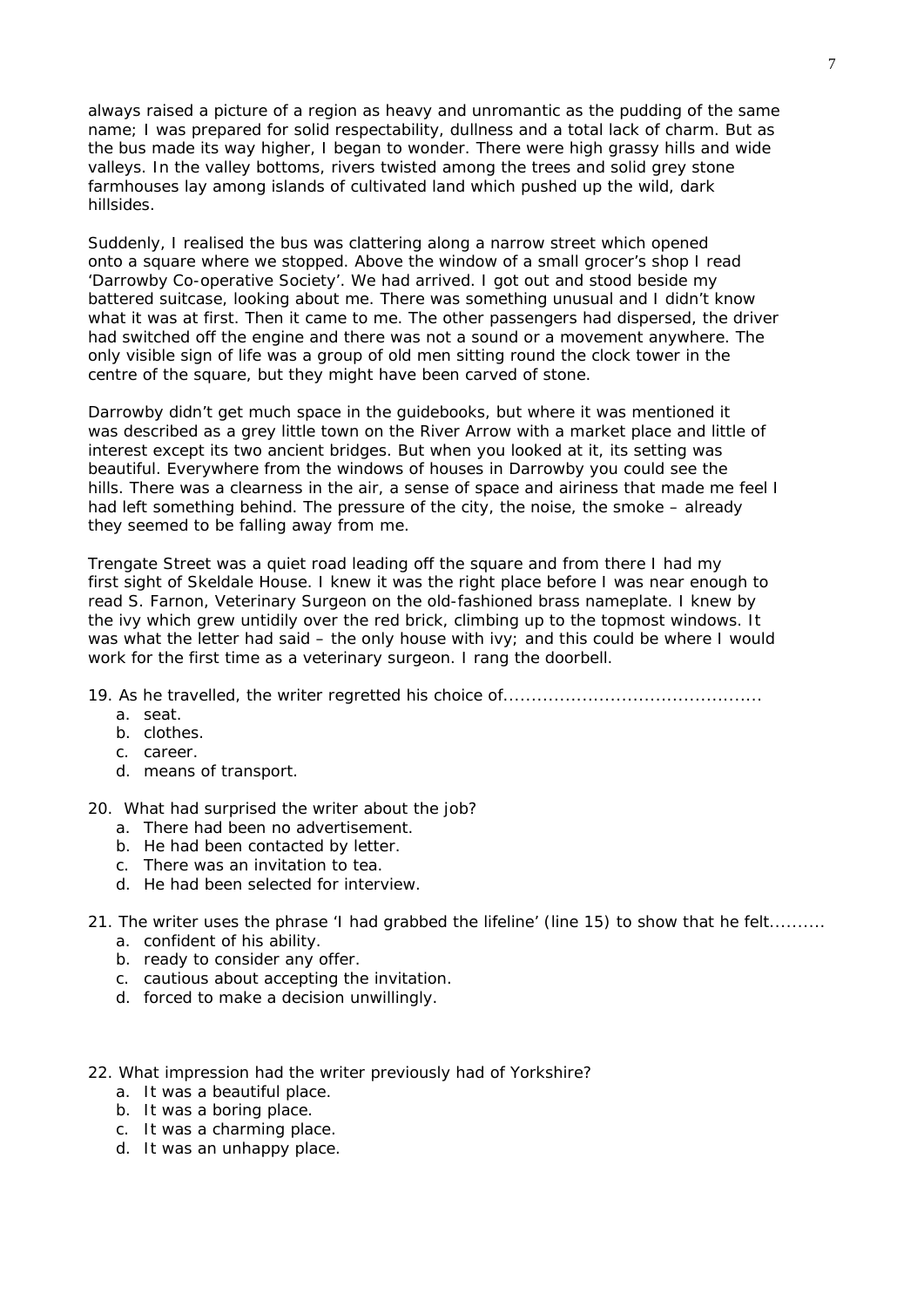- 23. What did the writer find unusual about Darrowby?
	- a. the location of the bus stop
	- b. the small number of shops
	- c. the design of the square
	- d. the lack of activity
- 24. What did the writer feel the guidebooks had missed about Darrowby?
	- a. the beauty of the houses
	- b. the importance of the bridges
	- c. the lovely views from the town
	- d. the impressive public spaces
- 25. How did the writer's attitude change during the passage?
	- a. He began to feel he might like living in Darrowby.
	- b. He became less enthusiastic about the job.
	- c. He realised his journey was likely to have been a waste of time.
	- d. He started to look forward to having the interview.

**End of Section A. Turn the page and continue on to Section B.**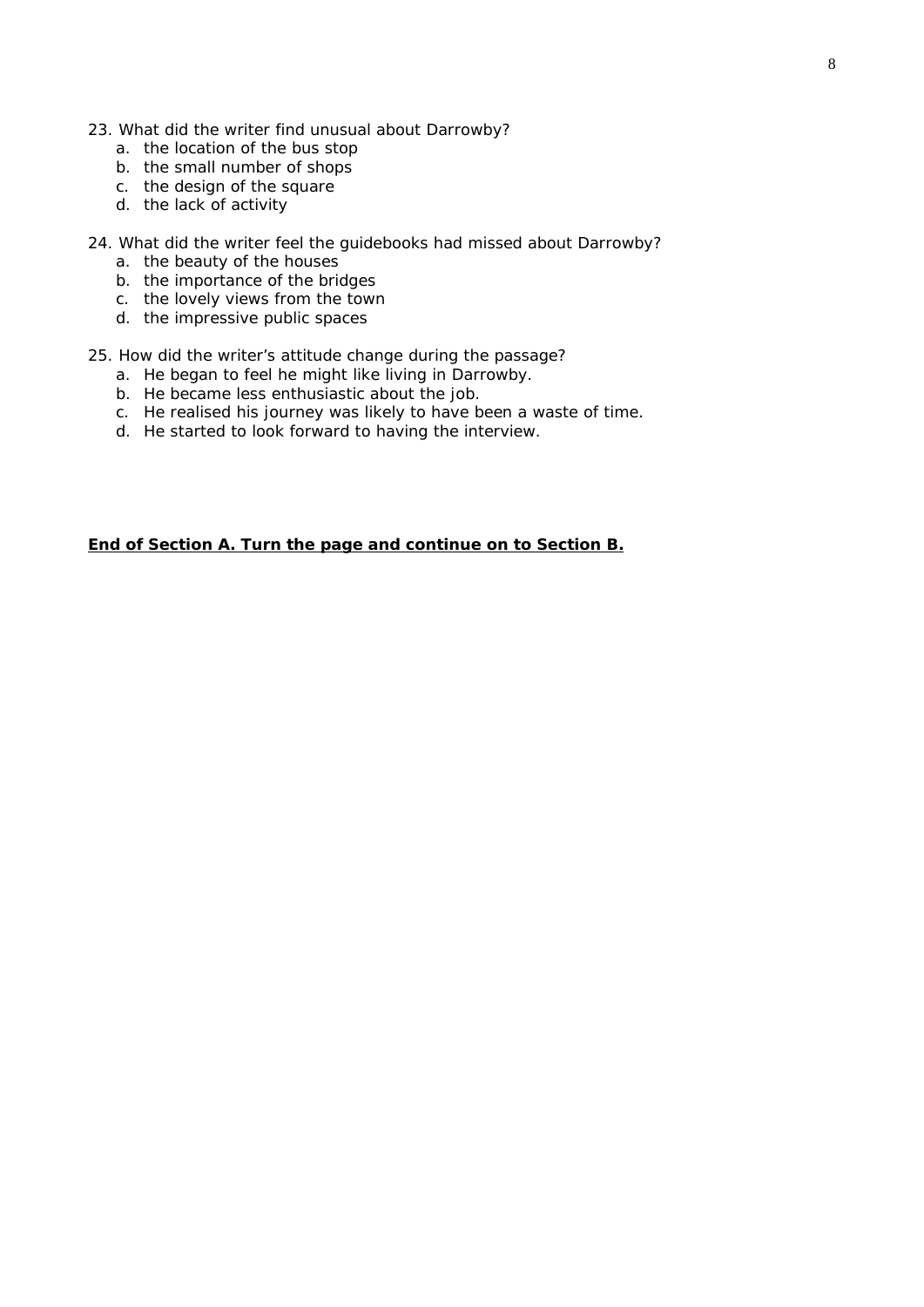|     | Part 1 Section B                                                                                                                |                        | <b>GRAMMAR AND USAGE</b> $(23 \times 1 = 23 \text{ marks})$                                 |
|-----|---------------------------------------------------------------------------------------------------------------------------------|------------------------|---------------------------------------------------------------------------------------------|
|     | 1. Miriam expects ____________the exam.                                                                                         |                        |                                                                                             |
|     | a. passing                                                                                                                      | b. to passing          |                                                                                             |
|     | c. to pass                                                                                                                      | d. pass                |                                                                                             |
|     |                                                                                                                                 |                        |                                                                                             |
|     | 2. Hardly _____ went to the party.                                                                                              |                        |                                                                                             |
|     | a. everyone                                                                                                                     | b. anyone              |                                                                                             |
|     | c. someone                                                                                                                      | d. no one              |                                                                                             |
|     |                                                                                                                                 |                        |                                                                                             |
|     | 3. I have no idea how often ____________.                                                                                       |                        |                                                                                             |
|     | a. does she come here b. comes she here                                                                                         |                        |                                                                                             |
|     | c. she does come here d. she comes here                                                                                         |                        |                                                                                             |
|     | 4. If Jack _____________ to me, he wouldn't have gotten into trouble.                                                           |                        |                                                                                             |
|     | a. would listen                                                                                                                 | b. has listened        |                                                                                             |
|     | c. had listened                                                                                                                 | d. listened            |                                                                                             |
|     |                                                                                                                                 |                        |                                                                                             |
|     | 5. Physics _________ my favourite subject.                                                                                      |                        |                                                                                             |
|     |                                                                                                                                 |                        |                                                                                             |
|     | a. is always being b. has always been<br>c. are always being b. have always been<br>d. have always been                         | d. have always been    |                                                                                             |
|     |                                                                                                                                 |                        |                                                                                             |
|     | 6. Every passenger must listen __________ the announcement about safety procedures.                                             |                        |                                                                                             |
|     | a. at                                                                                                                           | b. to                  |                                                                                             |
|     | c. out                                                                                                                          | d. in                  |                                                                                             |
|     |                                                                                                                                 |                        |                                                                                             |
|     | 7. " ______________ did the accident take place?"<br>" On the sharp bend just after the bridge."                                |                        |                                                                                             |
|     | a. How                                                                                                                          | b. Where               |                                                                                             |
|     | c. When                                                                                                                         | d. Why                 |                                                                                             |
|     |                                                                                                                                 |                        |                                                                                             |
|     | 8. I don't mind _______________ your brother to the game.                                                                       |                        |                                                                                             |
|     | a. take                                                                                                                         | b. to take             |                                                                                             |
|     | c. taking                                                                                                                       | d. have taken          |                                                                                             |
|     |                                                                                                                                 |                        |                                                                                             |
|     | 9. Susan is still speaking to me, ________________our quarrel.                                                                  |                        |                                                                                             |
|     | a. in spite of                                                                                                                  | b. besides             |                                                                                             |
|     | c. because                                                                                                                      | d. although            |                                                                                             |
| 10. | _____________ Jerry lay down, he fell asleep.                                                                                   |                        |                                                                                             |
|     | a. Until                                                                                                                        | b. Then                |                                                                                             |
|     | c. As soon as                                                                                                                   | d. Still               |                                                                                             |
|     |                                                                                                                                 |                        |                                                                                             |
|     | 11. Benjamin didn't take an interest in football _________ he moved to New York.                                                |                        |                                                                                             |
|     | a. since                                                                                                                        | b. until               |                                                                                             |
|     | c. during                                                                                                                       | d. for                 |                                                                                             |
|     |                                                                                                                                 |                        |                                                                                             |
|     |                                                                                                                                 |                        | 12. For a year now, Mrs. Harris __________ charity balls to collect money for the homeless. |
|     | a. had been organising                                                                                                          | b. was organising      |                                                                                             |
|     | c. organised                                                                                                                    | d. has been organising |                                                                                             |
|     |                                                                                                                                 |                        |                                                                                             |
|     | 13. When you come out the lift, you'll see two doors, _________ red one and _______ blue<br>one. My door is __________ red one. |                        |                                                                                             |
|     | $a. -/-/-$                                                                                                                      | b. the/the/a           |                                                                                             |
|     | c. a/a/the                                                                                                                      | d. the/the/the         |                                                                                             |
|     |                                                                                                                                 |                        |                                                                                             |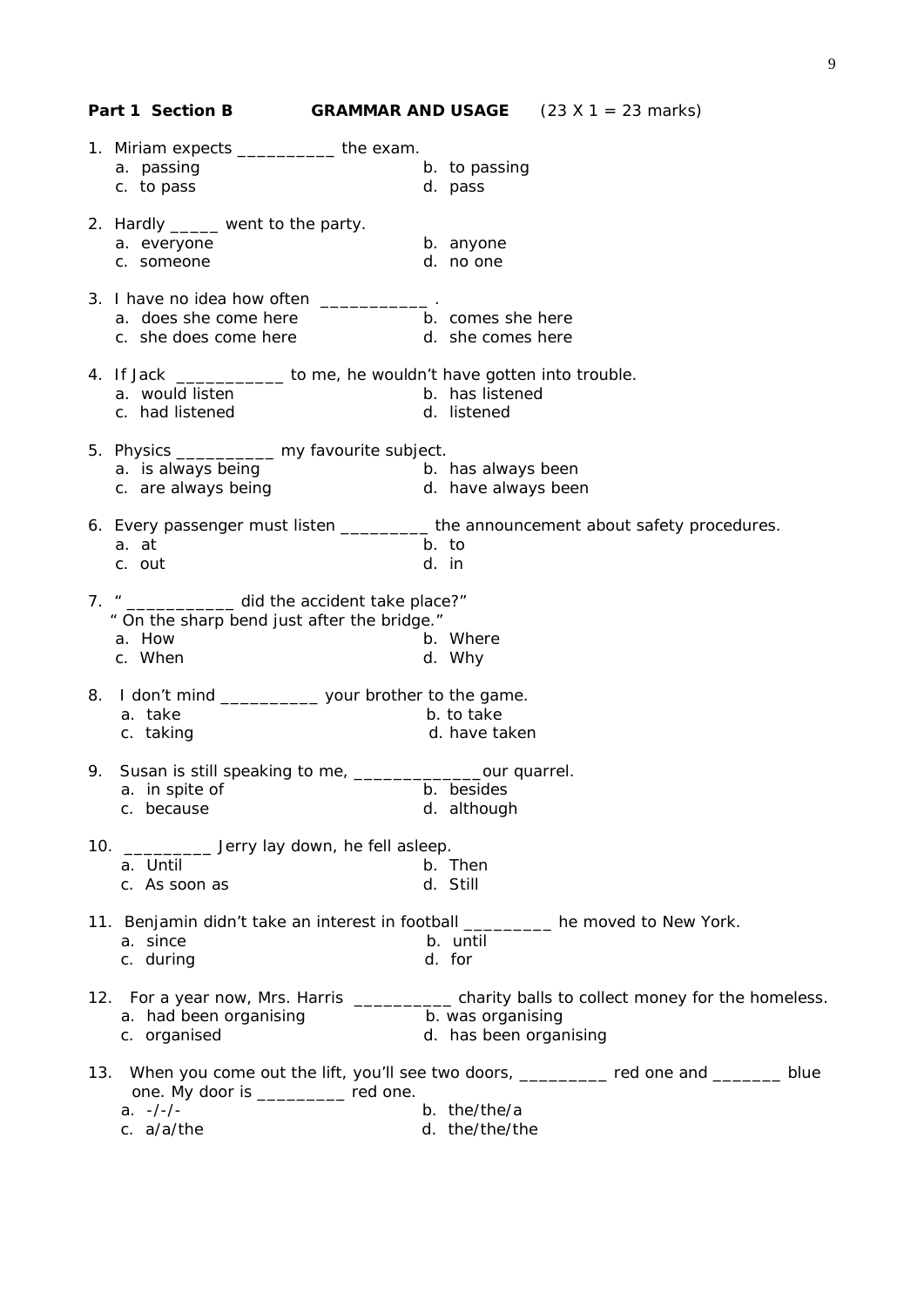- 14. Linda: "Did Max fly to London two weeks ago?" Yesterday Linda wanted to know
	- a. if Max had flown to London two weeks before
	- b. if Max flew to London two weeks ago
	- c. if Max has flown to London two weeks before
	- d. if Max flew to London two weeks before
- 15. The test in Geography was easy, but the test in Biology was \_\_\_\_\_\_\_\_\_\_\_\_\_\_\_ a. more easy b. less easy
	- c. easier d. easiest
- 16. It's so loud here. Can you \_\_\_\_\_\_\_\_\_\_\_ the radio a little? a. turn down b. turn up c. switch on d. switch off

Questions 17-23 are based on the following paragraph.

Decide which answer A, B, C or D best fits each space.

the oxisols a bright red colour and sometimes produces minable deposits (e.g., Rain forests are home to two-thirds of all the living animal and plant species on the planet. Billions of new species of plants, insects, and micro organisms are still undiscovered and have no names yet. Tropical rain forests are called the 'jewel of the earth', the 'Earth's lungs', and the 'world's largest pharmacy' (17)\_\_\_\_\_\_\_ the large amount of natural medicines discovered there. Nearly half of the medicines we use come from the rainforests. Scientists (18)\_\_\_\_\_\_\_\_ that the cures for many more diseases (19)\_\_\_\_\_\_ there in the future.  $(20)$  the growth of flora in a rainforest, the actual quality of the soil is quite poor. Oxisols, infertile, deeply weathered and severely leached, have developed on the ancient Gondwanan shields. Rapid bacterial decay (21)\_\_\_\_\_\_ the accumulation of humus. The concentration of iron and aluminium oxides by the laterization process (22) bauxite). On younger substrates, especially of volcanic origin, tropical soils may be quite  $(23)$   $\qquad \qquad$ .

- 17. a. because b. as
	-
- 18. a. believe b. believes
	-
- 19. a. discovered b. is discovered
	- c. will be discovered by a case of the discovered c.
- 20. a. although b. since
	- c. while d. despite
- 
- c. though d. because of
	-
- c. has believed believed believed
	-
	-
	-
	-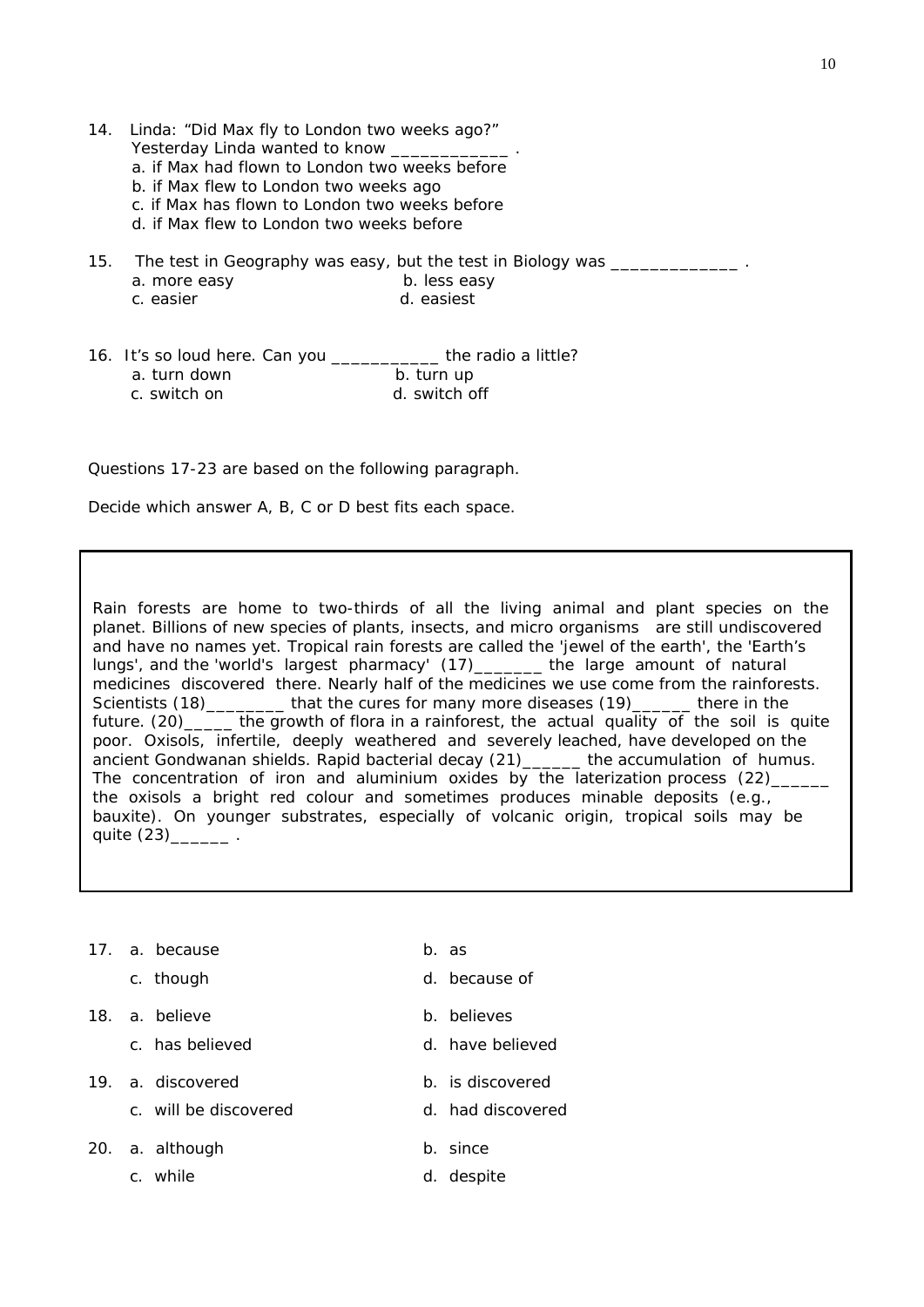|                | 21. a. prevent    | b. prevented     |
|----------------|-------------------|------------------|
|                | c. prevents       | d. has prevented |
|                | 22. a. give       | b. gives         |
|                | c. was given      | d. has given     |
|                | 23. a. productive | b. fertile       |
| C <sub>1</sub> | barren            | d. sterile       |

**Turn the page and continue with Section B.**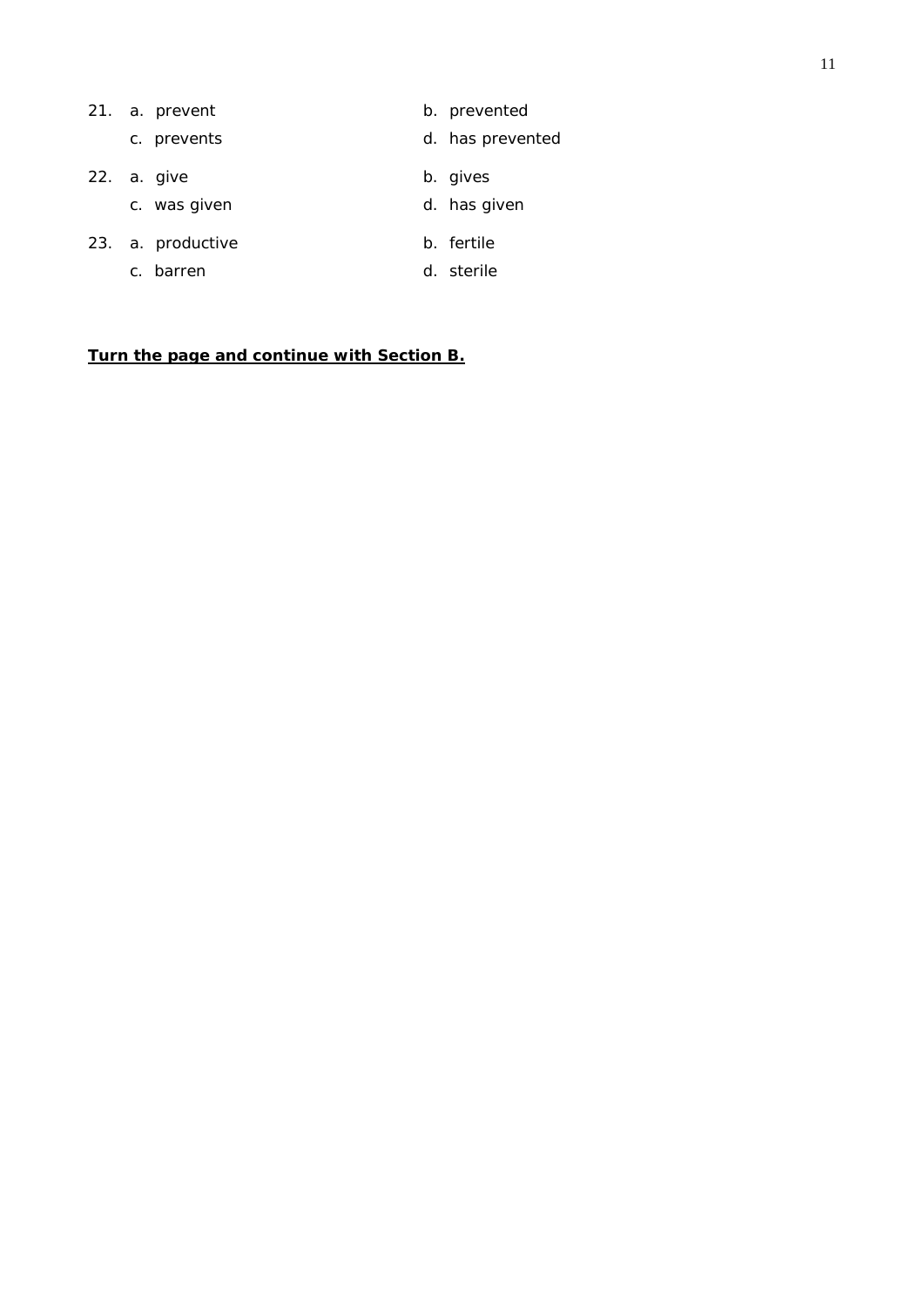# Part 1 Section B **COMPOSITION** (55 marks)

 Choose ONE of the following topics and write an essay of about 250 words. Write in INK.

- 1. It is better for children to grow up in the countryside than in a big city. Do you agree or disagree? Use specific reasons and examples to develop your essay.
- 2. Some people believe that the Earth is being harmed (damaged) by human activity. Others feel that human activity makes the Earth a better place to live. What is your opinion? Use specific reasons and examples to support your answer.
- 3. Your teacher has asked you to write a story for a teenage magazine. The story must **end** with the following words:

*She got to her feet, took a deep breath and prepared to speak.* 

# Write your **story**.

4. What do you want **most** in a friend - someone who is intelligent, or someone who has a sense of humour, or someone who is reliable? Which **one** of these characteristics is most important to you? Use reasons and specific examples to explain your choice.

# **When you finish your composition, stop. Do not go on to the next section until you are told to.**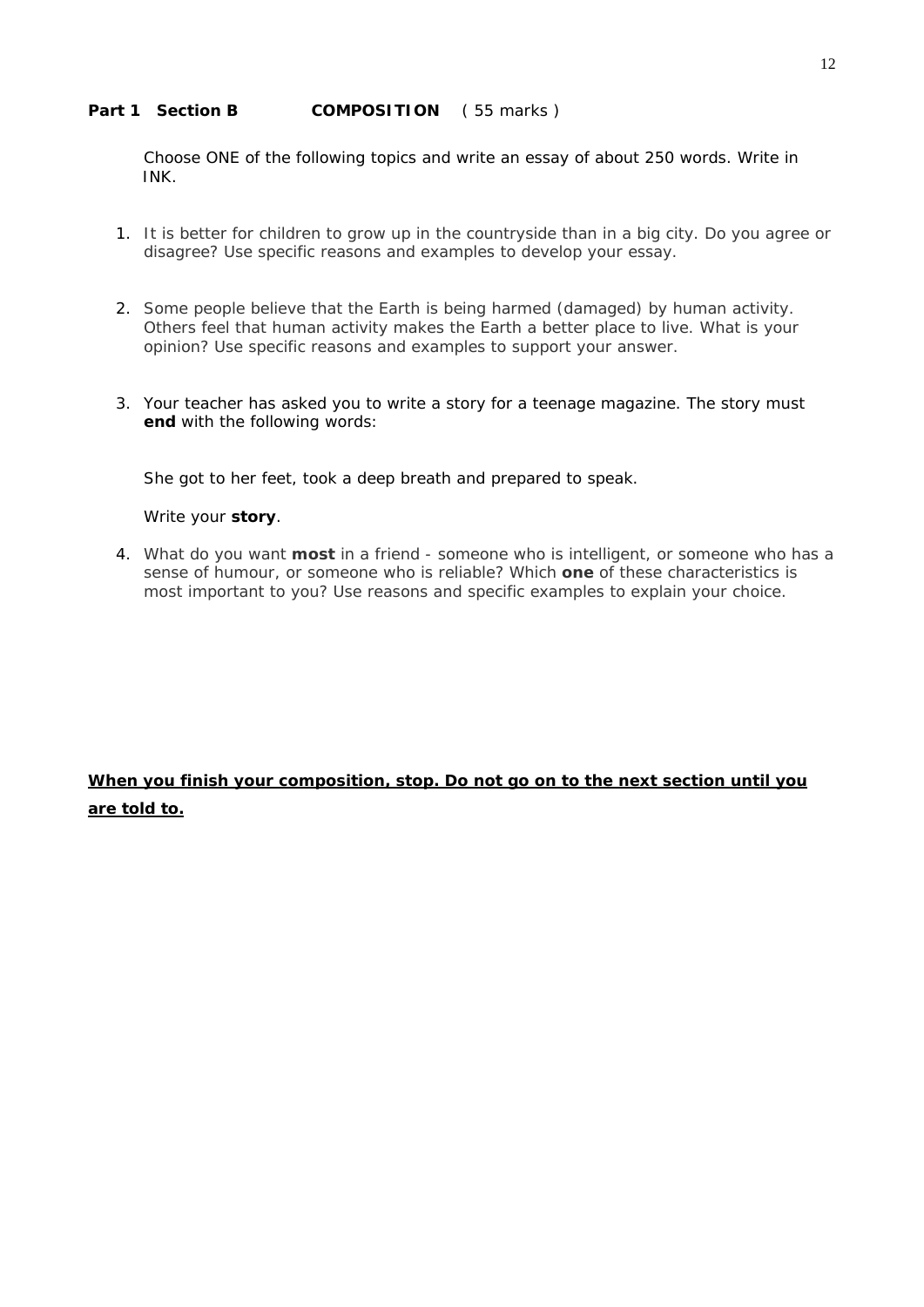# **Part 1 Section C LISTENING COMPREHENSION** (72 marks)

# **TEST 1:**

*You will hear people talking in eight different situations. For questions 1-8, choose the best answer, A, B or C. (24 marks)* 

- 1. You hear a man and a woman discussing the city's pollution problems. What is the woman's main complaint?
	- a. cigarette smoke
	- b. exhaust fumes
	- c. industrial fumes
- 2. Listen to this famous painter talking on a TV show about her life. When did the speaker start painting well?
	- a. during her childhood
	- b. while she was at university
	- c. after she got married
- 3. Listen to this man talking on the phone. Who is he waiting for?
	- a. a customer
	- b. a legal clerk
	- c. a delivery service
- 4. You hear this conversation between two women. Why is the woman planning to store the carpet away?
	- a. she is having a party.
	- b. the weather is getting warmer.
	- c. she wants to protect it from insects.
- 5. Listen to this commentator on TV presenting a sports item. Which sport is she talking about?
	- a. swimming
	- b. running
	- c. diving
- 6. Listen to this doctor advising his patient. What does the doctor suggest instead of her usual injection?
	- a. physiotherapy
	- b. a diet
	- c. tablets
- 7. Listen to this woman talking about Copenhagen. Why is she talking about the city?
	- a. She is a university lecturer.
	- b. She is a tour guide.
	- c. She is a museum attendant.
- 8. Listen to this lecturer talking about a new course. Who is this course aimed at?
	- a. People who are studying to become actors.
	- b. People who are studying English.
	- c. People who are studying to become technicians.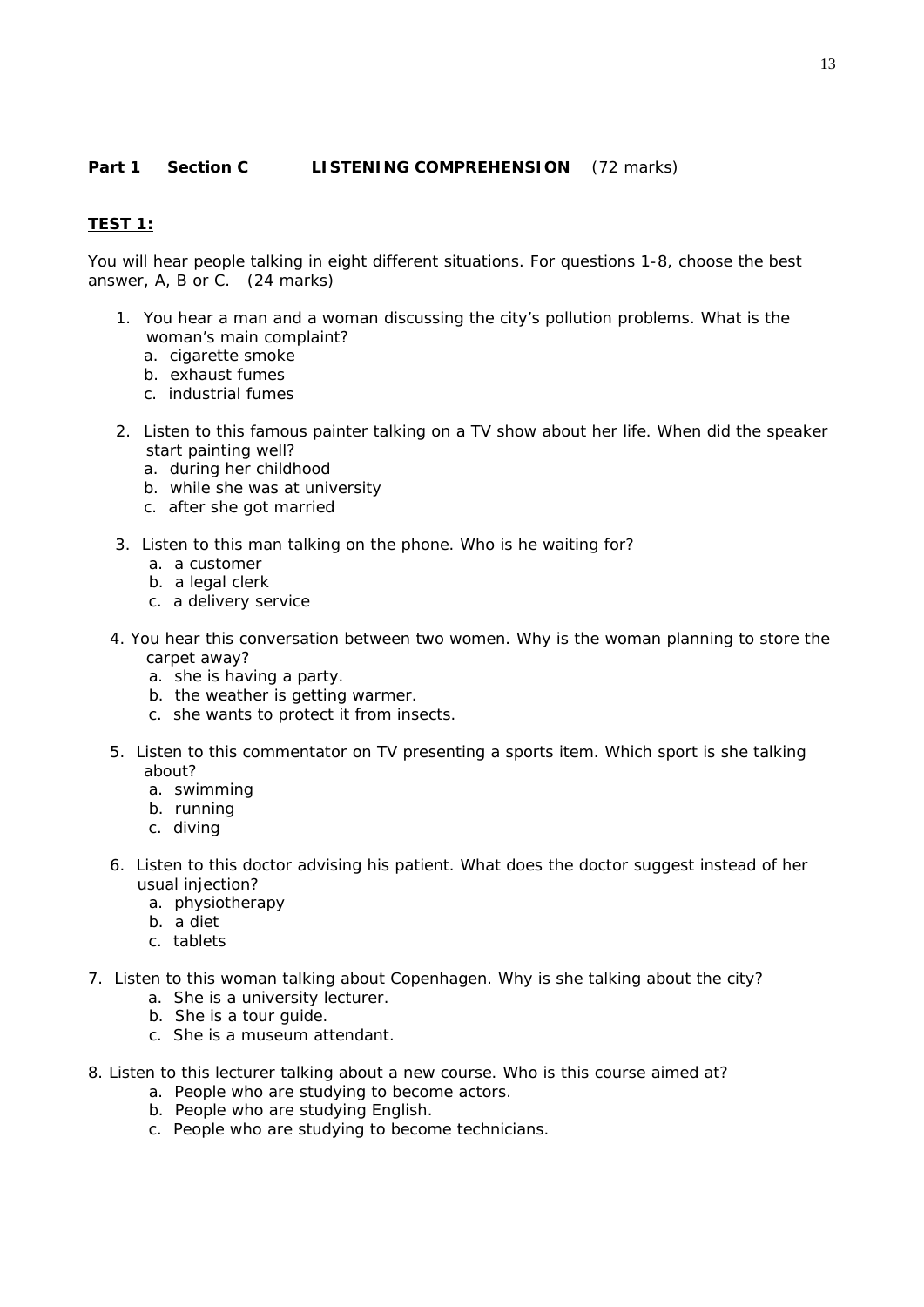## **TEST 2:**

*You will hear people talking in eight different situations. For questions 1-8, choose the best answer, A, B or C. (24 marks)* 

- 1. You hear a young man talking. Why did he go back to college?
	- a. He needed a better job.
	- b. He needed an evening activity.
	- c. He needed new skills.
- 2. You hear a man talking on the radio. What is he?
	- a. an inventor
	- b. a company employee
	- c. a writer
- 3. You hear someone talking on the radio about an artist. How does the artist feel about his work?
	- a. He would like to exhibit it in an art gallery.
	- b. He wants to make his creations last longer.
	- c. He is happy to see his work destroyed.
- 4. You hear a woman talking to her son. Why is she talking to him?
	- a. to give him a warning
	- b. to refuse permission
	- c. to make a suggestion
- 5. You hear part of a lecture about the role of retired people in the economy. What is the lecturer describing?
	- a. reasons why something is changing
	- b. errors in statistical information
	- c. disagreements between researchers
- 6. You hear a chef being interviewed on the radio. Why did he decide to become a chef?
	- a. to follow a family tradition
	- b. to develop a natural talent
	- c. to pursue his love of cooking
- 7. You hear a teenager talking about the sport she plays. How does she feel while she is playing the sport?
	- a. uncomfortable
	- b. embarrassed.
	- c. confident
- 8. You hear an explorer talking about a journey he is making. How will he travel once he is across the river?
	- a by motor vehicle
	- b. on horseback
	- c. on foot